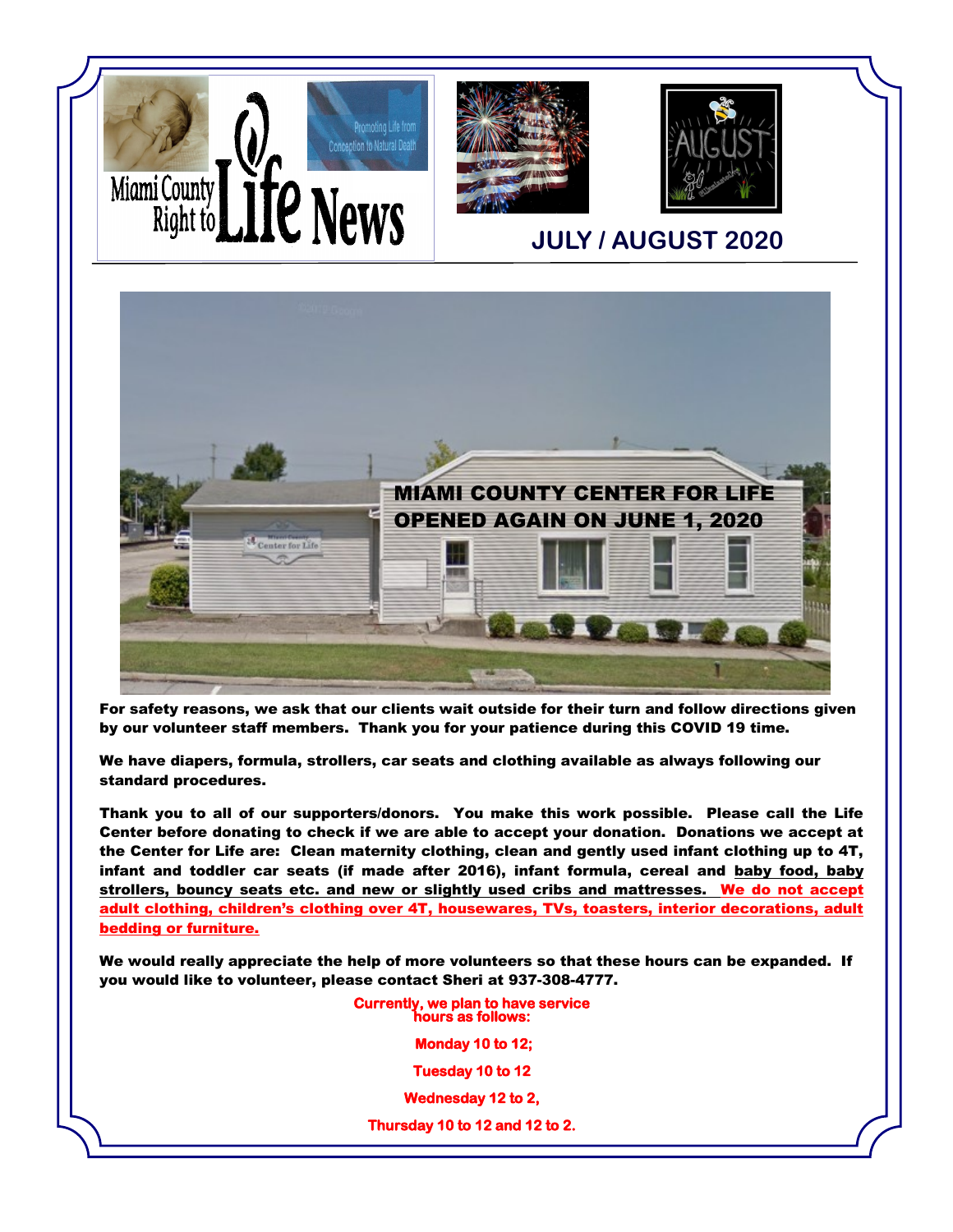

Page 2 JULY/AUGUST, 2020





THE MIAMI COUNTY FAIR IS SCHEDULED TO GO FORWARD AUGUST 14 TO 20.

As usual, we will have a Miami County Right to Life Booth available with information about pro-life issues. Due to COVID-19 and required spacing, they are moving the Merchant Vendors to the Duke Lungard Building.

If you would like to volunteer some time to help at our booth, please contact Mary Jo Enneking, 937-339-3198. Thank you!!